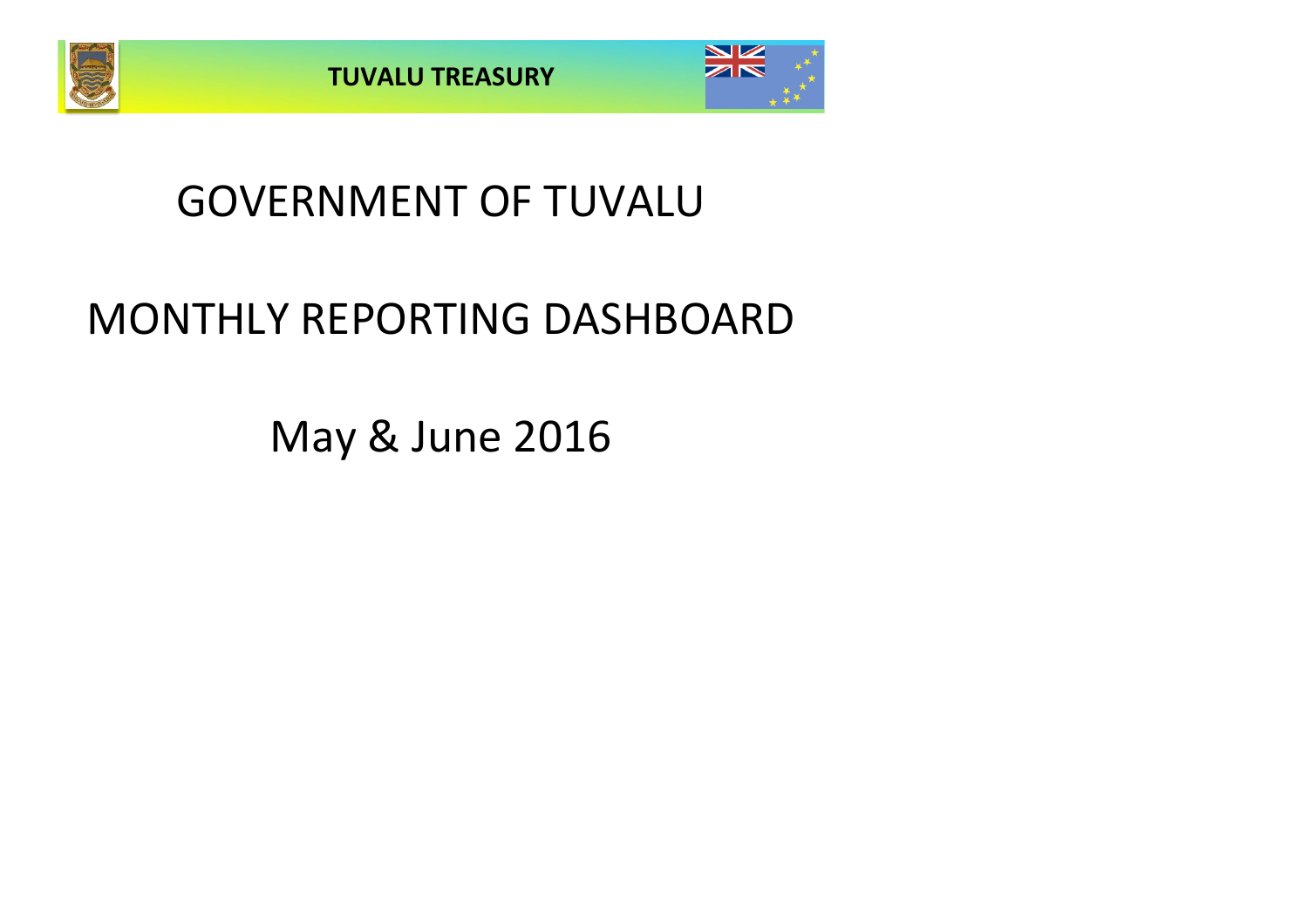

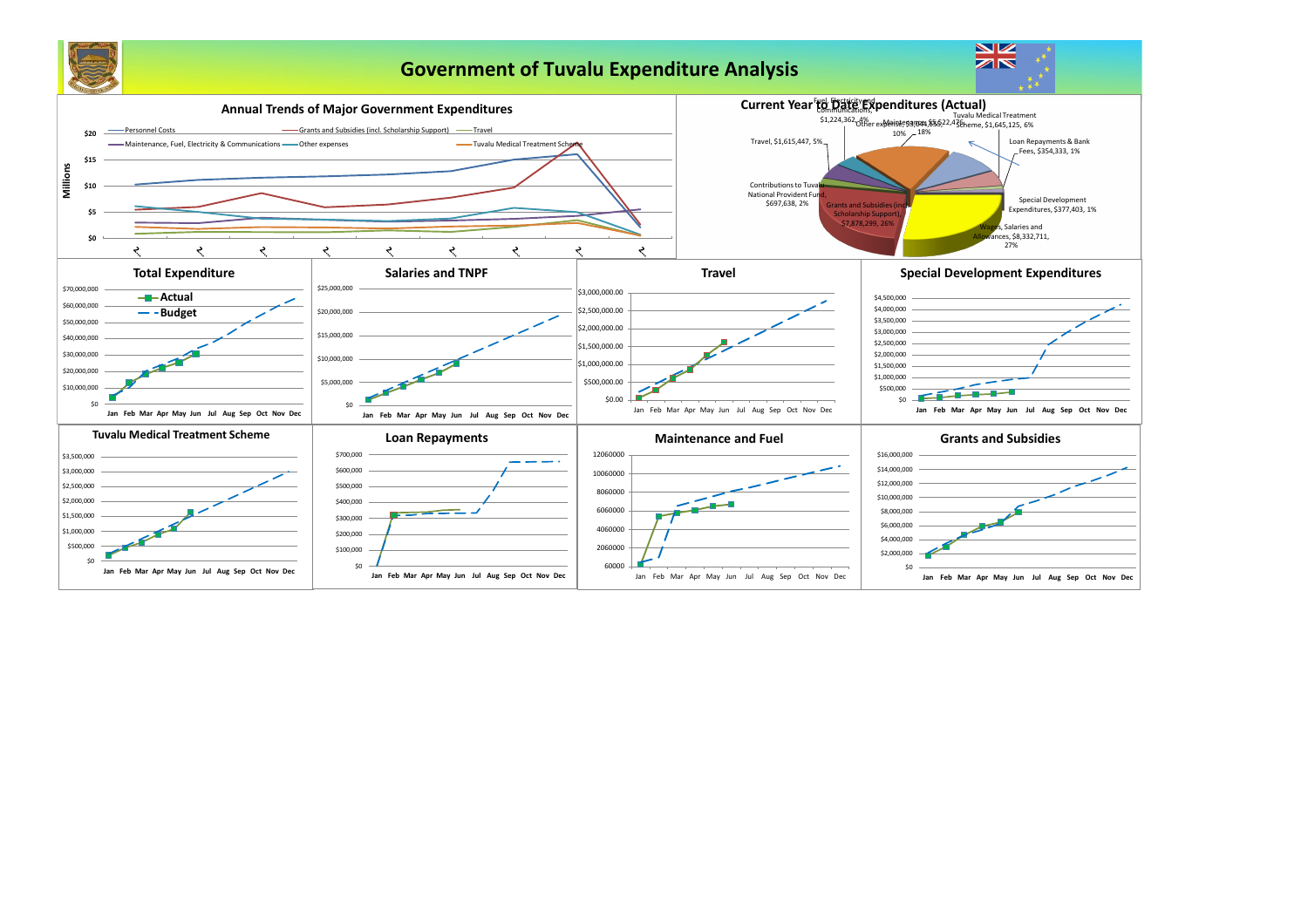### **MONTHLY STATEMENT OF RECEIPTS AND PAYENTS BY NATURE OF EXPENSE FOR THE PERIOD ENDED 30-Jun-16**

|                                                        | <b>Year to Date</b>  | Year to Date         | Year to Date          | January                              | February                                          | March                    | April                         | May              | June             | July                | August              | September             | October             | November            | December          | <b>Actual + Forecast</b> | 2016 Budget          | Variance             |
|--------------------------------------------------------|----------------------|----------------------|-----------------------|--------------------------------------|---------------------------------------------------|--------------------------|-------------------------------|------------------|------------------|---------------------|---------------------|-----------------------|---------------------|---------------------|-------------------|--------------------------|----------------------|----------------------|
|                                                        | Actual               | Budget &             | Variance              | Actual                               | Actual                                            | Actual                   | Actual                        | Actual           | Actual           | Forecast            | Forecast            | Forecast              | Forecast            | Forecast            | Forecast          | <b>Full Year</b>         | <b>Full Year</b>     | Forecast &           |
|                                                        |                      | Supplementary        |                       |                                      |                                                   |                          |                               |                  |                  |                     |                     |                       |                     |                     |                   |                          |                      | <b>Budget</b>        |
| <b>RECEIPTS</b>                                        |                      |                      |                       |                                      |                                                   |                          |                               |                  |                  |                     |                     |                       |                     |                     |                   |                          |                      |                      |
| <b>Taxation</b><br>Income Tax                          | 991,032              | 797,981              | 193,050               | 176,957                              | 159,806                                           | 142,531                  | 154,729                       | 157,178          | 199,831          | 132,997             | 132,997             | 132,997               | 132,997             | 132,997             | 132,997           | 1,789,013                | 1,595,963            | 193,050              |
| Company Tax                                            | 706,121              | 360,000              | 346,121               |                                      | 317,561                                           | 3,194                    | 385,366                       | - 0              |                  | $\Omega$            | - 0                 | 340,000               |                     | 2,000,000           |                   | 3,046,121                | 2,700,000            | 346,121              |
| <b>Tuvalu Consumption Taxes</b>                        | 691,457              | 561,725              | 129,732               | 124,500                              | 124,029                                           | 111,132                  | 111,049                       | 112,781          | 107,966          | 93,621              | 93,621              | 93,621                | 93,621              | 93,621              | 93,621            | 1,253,182                | 1,123,450            | 129,732              |
| Import Duty & Excise                                   | 979,140              | 783,129              | 196,011               | 125,289                              | 149,012                                           | 189,818                  | 155,780                       | 158,109          | 201,132          | 130,521             | 130,521             | 130,521               | 130,521             | 130,521             | 130,521           | 1,762,269                | 1,566,257            | 196,011              |
| Import Levy                                            | 79,898               | 63,682               | 16,216                | 13,270                               | 9,563                                             | 15,360                   | 12,671                        | 14,619           | 14,414           | 10,614              | 10,614              | 10,614                | 10,614              | 10,614              | 10,614            | 143,579                  | 127,363              | 16,216               |
| <b>Other Taxes</b>                                     | 18,864<br>3,466,511  | 100,250<br>2,666,767 | (81, 386)<br>799,745  | 3,194<br>443,211                     | 3,137<br>763,108                                  | 500<br>462,535           | 2,200<br>821,794              | 6,623<br>449,309 | 3,210<br>526,554 | 16,708<br>384,461   | 16,708<br>384,461   | 16,708<br>724,461     | 16,708<br>384,461   | 16,708<br>2,384,461 | 16,708<br>384,461 | 119,113<br>8,113,278     | 200,500<br>7,313,533 | (81, 386)<br>799,745 |
| Interest, Dividends and Rent                           |                      |                      |                       |                                      |                                                   |                          |                               |                  |                  |                     |                     |                       |                     |                     |                   |                          |                      |                      |
| <b>Interest and Dividends</b>                          | 519,744              | 560,000              | (40, 256)             | (261, 151)                           | 18,119                                            | 203,373                  | 422,849                       | 290,709          | (154, 154)       | 51,667              | 51,667              | 301,667               | 51,667              | 1,435,529           | 51,667            | 2,463,606                | 2,503,862            | (40, 256)            |
| Lease, rent and hire                                   | 233,286              | 195,305              | 37,981                | 52,440                               | 8,559                                             | 42,420                   | 49,749                        | 28,420           | 51,699           | 32,551              | 32,551              | 32,551                | 32,551              | 32,551              | 32,551            | 428,591                  | 390,611              | 37,981               |
| <b>Other Government Charges</b>                        | 753,030              | 755,305              | (2, 275)              | (208, 712)                           | 26,678                                            | 245,793                  | 472,598                       | 319,129          | (102, 455)       | 84,218              | 84,218              | 334,218               | 84,218              | 1,468,080           | 84,218            | 2,892,198                | 2,894,473            | (2, 275)             |
| <b>Fisheries Licenses</b>                              | 25,575,807           | 15,758,733           | 9,817,074             | 14,674,907                           | 5,162,816                                         | 421,999                  | 3,722,466                     | 524,184          | 1,069,435        | 1,926,455           | 4,026,455           | 1,926,455             | 4,026,455           | 1,926,455           | 1,926,455         | 41,334,539               | 31,517,465           | 9,817,074            |
| <b>Vessel Registrations</b>                            | 446,432              | 625                  | 445,807               | 203,170                              |                                                   |                          | 243,262                       | - 0              |                  | 104                 | 104                 | 104                   | 104                 | 104                 | 104               | 447,057                  | 1,250                | 445,807              |
| Marine Services (Nivaga II & Manu Folau)               | 323,390              | 200,000              | 123,390               | 62,281                               | 67,320                                            | 42,871                   | 55,914                        | 60,072           | 34,931           | 33,333              | 33,333              | 33,333                | 33,333              | 33,333              | 33,333            | 523,390                  | 400,000              | 123,390              |
| Stevedoring and Wharfage<br>.TV                        | 186,676<br>3,208,217 | 129,000<br>3,169,014 | 57,676<br>39,203      | 29,556<br>1,628,217                  | 24,067                                            | 27,585<br>$\overline{0}$ | 35,774<br>1,580,000           | 60,828<br>- 0    | 8,867            | 21,500<br>L,584,507 | 21,500<br>-0        | 21,500                | 21,500<br>1,584,507 | 21,500<br>- 0       | 21,500            | 315,676<br>6,377,232     | 258,000<br>6,338,028 | 57,676<br>39,203     |
| Provision of Goods and Services                        | 268,534              | 352,465              | (83, 931)             | 61,430                               | 40,132                                            | 19,553                   | 79,591                        | 35,859           | 31,969           | 58,744              | 58,744              | 58,744                | 58,744              | 58,744              | 58,744            | 621,000                  | 704,930              | (83, 931)            |
| <b>Other Charges</b>                                   | 181,879              | 206,821              | (24, 942)             | 24,192                               | 17,927                                            | 13,679                   | 20,657                        | 23,940           | 81,485           | 34,470              | 34,470              | 34,470                | 34,470              | 34,470              | 34,470            | 388,700                  | 413,641              | (24, 942)            |
|                                                        | 30,190,936           | 19,816,658           | 10,374,278            | 16,683,752                           | 5,312,261                                         | 525,687                  | 5,737,665                     | 704,883          | 1,226,687        | 3,659,114           | 4,174,607           | 2,074,607             | 5,759,114           | 2,074,607           | 2,074,607         | 50,007,593               | 39,633,315           | 10,374,278           |
| <b>External Assistance and Grants</b><br>ROC           | 4,539,740            | 3,178,404            | 1,361,336             | $\mathbf 0$                          |                                                   | ,539,740                 |                               |                  |                  | 21,127              | 3,072,770           | 21,127                | 21,127              | 21,127              | 3,072,771         | 10,769,788               | 9,408,451            | 1,361,336            |
| AusAID (CIF)                                           | 1,500,000            |                      | 1,500,000             |                                      |                                                   |                          |                               |                  | 1,500,000        |                     |                     |                       | 1,500,000           |                     |                   | 3,000,000                | 1,500,000            | 1,500,000            |
| New Zealand (CIF)                                      |                      |                      |                       |                                      |                                                   |                          |                               |                  |                  |                     |                     |                       | 500,000             |                     |                   | 500,000                  | 500,000              |                      |
| World Bank, IMF, ADB                                   | 4,313,486            |                      | 4,313,486             |                                      |                                                   |                          |                               |                  | 4,313,486        |                     |                     | $\Omega$              |                     |                     |                   | 4,313,486                |                      | 4,313,486            |
| <b>PDF</b><br><b>Other Donors</b>                      | 135,365              | 78,000               | (78,000)<br>135,365   | 48,967                               |                                                   | 7,440                    | 2,618                         | 6,864            | 69,476           | 13,000<br>$\Omega$  | 13,000              | 13,000                | 13,000              | 13,000              | 13,000            | 78,000<br>135,365        | 156,000              | (78,000)<br>135,365  |
|                                                        | 10,488,591           | 3,256,404            | 7,232,188             | 48,967                               |                                                   | 4,547,180                | 2,618                         | 6,864            | 5,882,962        | 34,127              | 3,085,770           | 34,127                | 2,034,127           | 34,127              | 3,085,771         | 18,796,639               | 11,564,451           | 7,232,188            |
| TTF Distribution to CIF                                |                      | 4,780,000            | (4,780,000)           | $\Omega$                             |                                                   |                          |                               |                  |                  | $\Omega$            | $\Omega$            |                       |                     | $\cap$              |                   |                          | 4,780,000            | (4,780,000)          |
| <b>Total Receipts</b>                                  | 44,899,069           | 31,275,133           | 13,623,935            | 16,967,218                           | 6,102,047                                         | 5,781,195                | 7,034,674                     | 1,480,185        | 7,533,748        | 4,161,920           | 7,729,056           | 3,167,413             | 8,261,920           | 5,961,275           | 5,629,057         | 79,809,707               | 66,185,772           | 13,623,935           |
| <b>PAYMENTS</b>                                        |                      |                      |                       |                                      |                                                   |                          |                               |                  |                  |                     |                     |                       |                     |                     |                   |                          |                      |                      |
| <i><u><b>Operations</b></u></i>                        |                      |                      |                       |                                      |                                                   |                          |                               |                  |                  |                     |                     |                       |                     |                     |                   |                          |                      |                      |
| Wages, Salaries, and Employee Benefits                 | 8,332,711            | 18,176,342           | 9,843,631             | 1,155,075                            | 1,348,582                                         | 1,295,318                | 1,409,005                     | 1,272,346        | 1,852,386        | 1,531,273           | 1,531,273           | 1,531,273             | 1,531,273           | 1,531,273           | 1,531,273         | 17,520,349               | 18,375,277           | 854,928              |
| <b>Contributions to Tuvalu National Provident Fund</b> | 697,638              | 1,574,791            | 877,153               | 90,840                               | 115,470                                           | 105,469                  | 112,338                       | 102,827          | 170,695          | 132,395             | 132,395             | 132,395               | 132,395             | 132,395             | 132,395           | 1,492,009                | 1,588,743            | 96,734               |
| Travel                                                 | 1,615,447            | 3,146,589            | 1,531,142             | 64,597                               | 218,164                                           | 327,970                  | 245,341                       | 410,862          | 348,513          | 233,249             | 233,249             | 233,249               | 233,249             | 233,249             | 233,249           | 3,014,942                | 2,798,990            | (215,952)            |
| Telephone and Internet                                 | 84,662               | 213,970              | 129,308               | 14,232                               | 13,901                                            | 16,744                   | 12,448                        | 16,757           | 10,580           | 15,234              | 15,234              | 15,234                | 15,234              | 15,234              | 15,234            | 176,065                  | 182,807              | 6,741                |
| Maintenance                                            | 5,522,476            | 9,188,097            | 3,665,621             | 66,502                               | 5,076,741                                         | 118,451                  | 120,836                       | 57,214           | 82,732           | 296,049             | 337,048             | 337,048               | 273,715             | 273,715             | 273,715           | 7,313,766                | 9,313,580            | 1,999,814            |
| Advertising and Provisions                             | 542,051              | 1,221,070            | 679,019               | 42,248                               | 102,923                                           | 175,390                  | 47,871                        | 91,577           | 82,042           | 98,355              | 98,355              | 98,355                | 105,167             | 98,355              | 98,355            | 1,138,992                | 1,187,071            | 48,079               |
| Fuel and Oil                                           | 826,730              | 1,197,746            | 371,016               | 198,832                              | 73,637                                            | 147,162                  | 156,135                       | 159,033          | 91,932           | 97,475              | 97,475              | 97,475                | 97,475              | 97,475              | 97,475            | 1,411,581                | 1,169,701            | (241,880)            |
| Supplies and Equipment                                 | 1,421,118            | 3,470,613            | 2,049,495             | 239,492                              | 157,345                                           | 403,580                  | 196,535                       | 168,307          | 255,859          | 228,971             | 209,901             | 418,384               | 332,124             | 261,994             | 249,349           | 3,121,841                | 3,034,149            | (87, 691)            |
| Electricity                                            | 317,468              | 934,060              | 616,592               | (11, 873)                            | 46,253                                            | 79,927                   | 9,555                         | 176,839          | 16,766           | 80,541              | 80,541              | 80,541                | 80,541              | 80,541              | 80,541            | 800,715                  | 966,495              | 165,780              |
| Senior Citizen Scheme / Pension                        | 184,553              | 437,721              | 253,168               | 37,860                               | 47,867                                            | 24,677                   | 25,389                        | 24,372           | 24,388           | 31,823              | 67,623              | 31,823                | 31,823              | 31,823              | 31,823            | 411,292                  | 417,678              | 6,386                |
| <b>TMTS (Tuvalu Medical Treatment Scheme)</b>          | 1,645,125            | 3,082,294            | 1,437,169             | 196,336                              | 256,450                                           | 171,192                  | 270,955                       | 187,451          | 562,740          | 250,333             | 250,333             | 250,333               | 250,333             | 250,333             | 250,333           | 3,147,125                | 3,004,000            | (143, 125)           |
| Land & Property Rent                                   | 833,257              | 1,140,171            | 306,914               | 27,029                               | 26,540                                            | 720,829                  | 17,949                        | 23,491           | 17,418           | 32,227              | 32,227<br>3,085,656 | 32,227                | 62,227              | 32,227              | 32,227            | 1,056,622                | 1,132,516            | 75,894               |
| <b>Grants and Subsidies</b>                            | 22,023,235           | 43,783,463           | 21,760,228            | 2,121,169                            | 7,483,875                                         | 3,586,709                | 2,624,357                     | 2,691,075        | 3,516,051        | 3,027,927           |                     | 3,258,339             | 3,145,558           | 3,038,616           | 3,025,970         | 40,605,299               | 43,171,007           | 2,565,708            |
| <b>Grants and Subsidies</b>                            | 2,066,770            | 4,610,967            | 2,544,196             | 394,244                              | 292,006                                           | 624,501                  | 295,149                       | 170,309          | 290,562          | 88,712              | 183,532             | 399,889               | 247,879             | 342,699             | 554,055           | 3,883,537                | 4,455,671            | 572,134              |
| Outer Island Projects (SDE)                            | 2,002,338            | 2,880,000            | 877,662               | 644,560                              | 36,959                                            | 84,512                   | 417,192                       | 120,163          | 698,952          | 240,000             | 240,000             | 240,000               | 240,000             | 240,000             | 240,000           | 3,442,338                | 2,880,000            | (562, 338)           |
| Other SDEs                                             | 59,079               | 3,740,374            | 3,681,294             | -0                                   |                                                   |                          | (100)                         |                  | 59,179           | - 0                 |                     | 1,673,533             | 1,044,503           | 1,044,503           |                   | 3,821,619                | 3,772,540            | (49,079)             |
| Scholarships and Support                               | 3,380,625            | 5,912,504            | 2,531,879             | 635,422                              | 630,482                                           | 932,914                  | 521,874                       | 243,690          | 416,243          | 442,722             | 442,722             | 462,722               | 462,722             | 462,722             | 442,722           | 6,096,958                | 6,042,665            | (54, 293)            |
| Contribution to Japan Grant Counterpart Fund           | 15,000               | 293,847              | 278,847               | -0                                   |                                                   |                          | 15,000                        | - 0              |                  | - 0                 |                     |                       |                     |                     |                   | 15,000                   | 278,847              | 263,847              |
| <b>Overseas Contributions</b>                          | 413,566              | 1,009,052            | 595,487               | 69,581                               | 277,029                                           | 18,133                   | 7,640                         | 37,173           | 4,009            | $\Omega$            |                     |                       |                     |                     |                   | 413,566                  | 993,592              | 580,026              |
|                                                        | 7,937,378            | 18,446,744           | 10,509,365            | 1,743,807                            | 1,236,476                                         | 1,660,060                | 1,256,755                     | 571,335          | 1,468,946        | 771,434             | 866,254             | 2,776,145             | 1,995,104           | 2,089,924           | 1,236,777         | 17,673,017               | 18,423,315           | 750,297              |
| Loans and Interest                                     |                      |                      |                       |                                      |                                                   |                          |                               |                  |                  |                     |                     |                       |                     |                     |                   |                          |                      |                      |
| Interest and Bank Charges                              | 16,040               | 241,578              | 225,538               | 2,045                                | 4,119                                             | 2,675                    | 2,207                         | 1,781            | 3,214            | 18,007              | 18,007              | 18,007                | 18,007              | 18,007              | 18,007            | 124,079                  | 260,478              | 136,399              |
| Loan Repayment                                         | 338,293              | 640,681              | 302,388               |                                      | 328,893                                           |                          |                               | 9,400            |                  |                     | 136,988             | 178,653               |                     |                     |                   | 653,933                  | 640,281              | (13, 652)            |
| <b>Capital Expenditures</b>                            | 354,333              | 882,259              | 527,926               | 2,045                                | 333,012                                           | 2,675                    | 2,207                         | 11,181           | 3,214            | 18,007              | 154,994             | 196,659               | 18,007              | 18,007              | 18,007            | 778,012                  | 900,759              | 122,747              |
| Purchase/construction of assets                        | 377,403              | 4,899,819            | 4,522,416             | 94.140                               | 38,354                                            | 81,281                   | 51,279                        | 30,813           | 81,537           | 208,673             | 1,551,362           | 612,219               | 588,424             | 524,219             | 504,218           | 4,366,520                | 4,931,662            | 565,142              |
|                                                        | 377,403              | 4,899,819            | 4,522,416             | 94,140                               | 38,354                                            | 81,281                   | 51,279                        | 30,813           | 81,537           | 208,673             | 1,551,362           | 612,219               | 588,424             | 524,219             | 504,218           | 4,366,520                | 4,931,662            | 565,142              |
|                                                        |                      |                      |                       |                                      |                                                   |                          |                               |                  |                  |                     |                     |                       |                     |                     |                   |                          |                      |                      |
| <b>Transfer to TTF</b>                                 |                      | 4,780,000            | 4,780,000             |                                      |                                                   |                          |                               |                  |                  | $\Omega$            |                     |                       |                     |                     |                   |                          | 4,780,000            | 4,780,000            |
| <b>Total Payments</b>                                  | 30,692,349           |                      | 72,792,285 42,099,936 | 3,961,160                            | 9,091,716 5,330,724 3,934,598 3,304,403 5,069,747 |                          |                               |                  |                  |                     | 4,026,041 5,658,267 | 6,843,362             | 5,747,093           | 5,670,766           | 4,784,972         | 63,422,849               | 72,206,743           | 8,783,894            |
| <b>NET SURPLUS / (DEFICIT)</b>                         | 14,206,720           |                      |                       | $(41,517,151)$ 55,723,871 13,006,058 | (2,989,669)                                       |                          | 450,471 3,100,076 (1,824,217) |                  | 2,464,001        | 135,879             |                     | 2,070,789 (3,675,949) | 2,514,827           | 290,509             | 844,084           | 16,386,859               | (6,020,971)          | 22,407,829           |
| <u>\$M</u><br><b>FORECAST CASH POSITION</b>            | 40.0                 |                      |                       | 38.8                                 | 35.9                                              | 36.3                     | 39.4                          | 37.6             | 40.0             | 40.2                | 42.2                | 38.6                  | 41.1                | 41.4                | 42.2              |                          |                      |                      |
| Consolidated Investment Fund                           | 34,631,960           |                      |                       |                                      |                                                   |                          |                               |                  |                  |                     |                     |                       |                     |                     |                   |                          |                      |                      |
| <b>General Current Account</b>                         | 5,409,113            |                      |                       |                                      |                                                   |                          |                               |                  |                  |                     |                     |                       |                     |                     |                   |                          |                      |                      |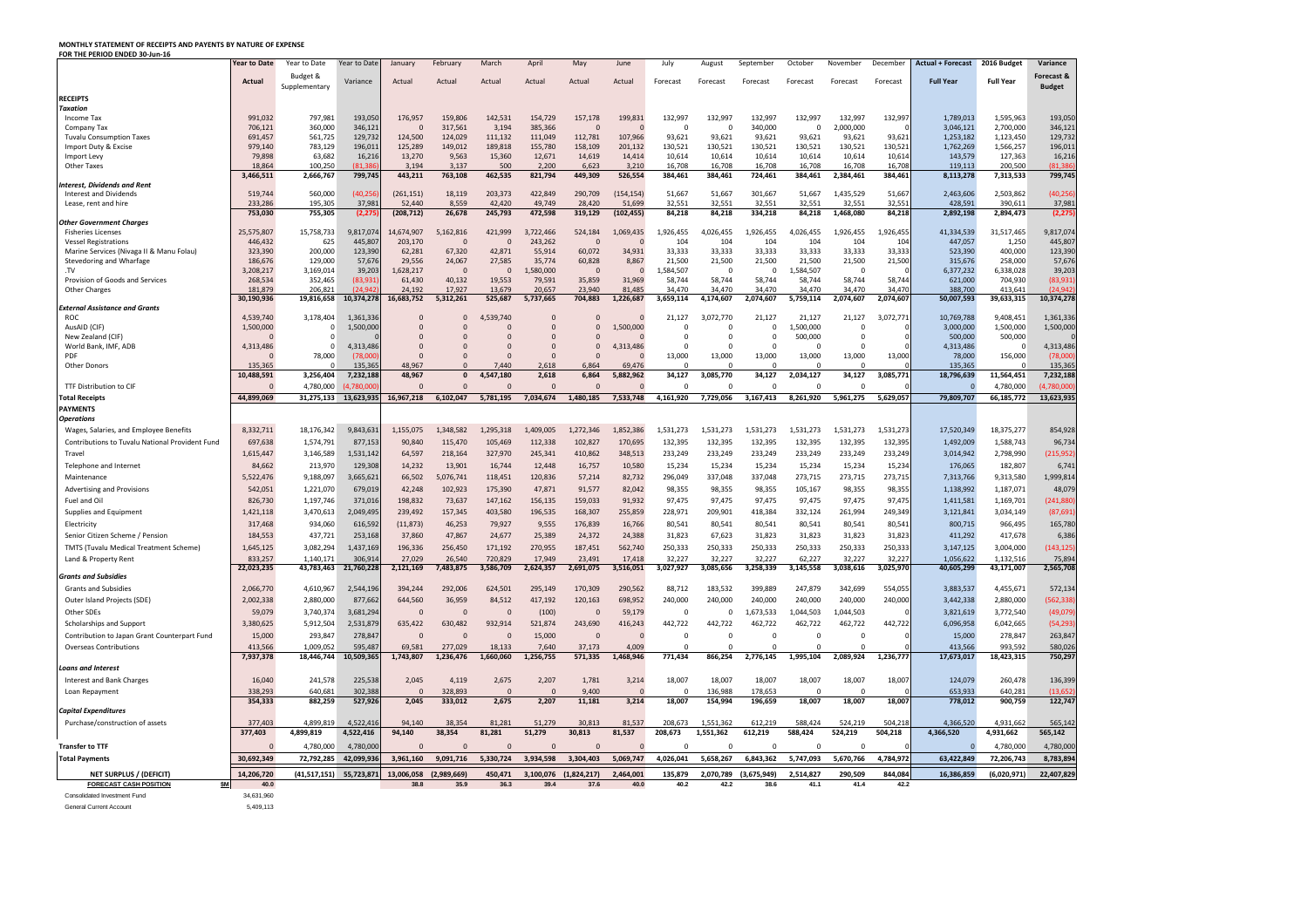|                                                 | <b>Year to Date</b> |            | <b>Year to Date</b> |              | <b>Year to Date</b> |             | 2016          |             |  |
|-------------------------------------------------|---------------------|------------|---------------------|--------------|---------------------|-------------|---------------|-------------|--|
|                                                 | <b>Actual</b>       |            | <b>Budget</b>       |              | Variance            |             | <b>Budget</b> |             |  |
| <b>RECEIPTS</b>                                 |                     |            |                     |              |                     |             |               |             |  |
| <b>Taxation</b>                                 |                     |            |                     |              |                     |             |               |             |  |
| Income Tax                                      | 991,032             |            | 797,981             |              | 193,050             |             | 1,595,963     |             |  |
| Company Tax                                     | 706,121             |            | 360,000             |              | 346,121             |             | 2,700,000     |             |  |
| <b>Tuvalu Consumption Tax</b>                   | 691,457             |            | 561,725             |              | 129,732             |             | 1,123,450     |             |  |
| Import Duty & Excise                            | 979,140             |            | 783,129             |              | 196,011             |             | 1,566,257     |             |  |
| Import Levy                                     | 79,898              |            | 63,682              |              | 16,216              |             | 127,363       |             |  |
| <b>Other Taxes</b>                              | 18,864              |            | 100,250             |              | (81, 386)           |             | 200,500       |             |  |
|                                                 |                     | 3,466,511  |                     | 2,666,767    |                     | 799,745     |               | 7,313,533   |  |
| <b>Interest, Dividends and Rent</b>             |                     |            |                     |              |                     |             |               |             |  |
| <b>Interest and Dividends</b>                   | 519,744             |            | 560,000             |              | (40, 256)           |             | 2,503,862     |             |  |
| Lease, rent and hire                            | 233,286             |            | 195,305             |              | 37,981              |             | 390,611       |             |  |
|                                                 |                     | 753,030    |                     | 755,305      |                     | (2, 275)    |               | 2,894,473   |  |
| <b>Other Government Charges</b>                 |                     |            |                     |              |                     |             |               |             |  |
| <b>Fisheries Licenses</b>                       | 25,575,807          |            | 15,758,733          |              | 9,817,074           |             | 31,517,465    |             |  |
| <b>Vessel Registrations</b>                     | 446,432             |            | 625                 |              | 445,807             |             | 1,250         |             |  |
| Marine Services (Nivaga II & Manu Folau)        | 323,390             |            | 200,000             |              | 123,390             |             | 400,000       |             |  |
| Stevedoring and Wharfage                        | 186,676             |            | 129,000             |              | 57,676              |             | 258,000       |             |  |
| TV                                              | 3,208,217           |            | 3,169,014           |              | 39,203              |             | 6,338,028     |             |  |
| Provision of Goods and Services                 | 268,534             |            | 352,465             |              | (83,931)            |             | 704,930       |             |  |
| <b>Other Charges</b>                            | 181,879             |            | 206,821             |              | (24, 942)           |             | 413,641       |             |  |
|                                                 |                     |            |                     |              |                     |             |               |             |  |
|                                                 |                     | 30,190,936 |                     | 19,816,658   |                     | 10,374,278  |               | 39,633,315  |  |
| <b>External Assistance and Grants</b>           |                     |            |                     |              |                     |             |               |             |  |
| <b>ROC</b>                                      | 4,539,740           |            | 3,178,404           |              | 1,361,336           |             | 9,408,451     |             |  |
| AusAID (CIF)                                    | 1,500,000           |            | 0                   |              | 1,500,000           |             | 1,500,000     |             |  |
| New Zealand (CIF)                               | 0                   |            |                     |              | $\mathbf{0}$        |             | 500,000       |             |  |
| World Bank, IMF, ADB                            | 4,313,486           |            | 0                   |              | 4,313,486           |             | 0             |             |  |
| PDF                                             | 0                   |            | 78,000              |              | (78,000)            |             | 156,000       |             |  |
| <b>Other Donors</b>                             | 135,365             |            | 0                   |              | 135,365             |             | 0             |             |  |
|                                                 |                     | 10,488,591 |                     | 3,256,404    |                     | 7,232,188   |               | 11,564,451  |  |
| TTF Distribution to CIF                         | 0                   |            | 4,780,000           |              | (4,780,000)         |             | 4,780,000     |             |  |
|                                                 |                     | 0          |                     | 4,780,000    |                     | (4,780,000) |               | 4,780,000   |  |
| <b>Total Receipts</b>                           |                     | 44,899,069 |                     | 31,275,133   |                     | 13,623,935  |               | 66,185,772  |  |
|                                                 |                     |            |                     |              |                     |             |               |             |  |
| <b>PAYMENTS</b>                                 |                     |            |                     |              |                     |             |               |             |  |
| <b>Operations</b>                               |                     |            |                     |              |                     |             |               |             |  |
| Wages, Salaries, and Employee Benefits          | 8,332,711           |            | 18,176,342          |              | 9,843,631           |             | 18,375,277    |             |  |
| Contributions to Tuvalu National Provident Fund | 697,638             |            | 1,574,791           |              | 877,153             |             | 1,588,743     |             |  |
| Travel                                          | 1,615,447           |            | 3,146,589           |              | 1,531,142           |             | 2,798,990     |             |  |
| Telephone and Internet                          | 84,662              |            | 213,970             |              | 129,308             |             | 182,807       |             |  |
| Maintenance                                     | 5,522,476           |            | 9,188,097           |              | 3,665,621           |             | 9,313,580     |             |  |
| <b>Advertising and Provisions</b>               | 542,051             |            | 1,221,070           |              | 679,019             |             | 1,187,071     |             |  |
| Fuel and Oil                                    | 826,730             |            | 1,197,746           |              | 371,016             |             | 1,169,701     |             |  |
| Supplies and Equipment                          | 1,421,118           |            | 3,470,613           |              | 2,049,495           |             | 3,034,149     |             |  |
| Electricity                                     | 317,468             |            | 934,060             |              | 616,592             |             | 966,495       |             |  |
| Senior Citizen Scheme / Pension                 |                     |            | 437,721             |              |                     |             |               |             |  |
|                                                 | 184,553             |            |                     |              | 253,168             |             | 417,678       |             |  |
| <b>TMTS (Tuvalu Medical Treatment Scheme)</b>   | 1,645,125           |            | 3,082,294           |              | 1,437,169           |             | 3,004,000     |             |  |
| Land & Property Rent                            | 833,257             |            | 1,140,171           |              | 306,914             |             | 1,132,516     |             |  |
|                                                 |                     | 22,023,235 |                     | 43,783,463   |                     | 21,760,228  |               | 43,171,007  |  |
| <b>Grants and Subsidies</b>                     |                     |            |                     |              |                     |             |               |             |  |
| <b>Grants and Subsidies</b>                     | 2,066,770           |            | 4,610,967           |              | 2,544,196           |             | 4,455,671     |             |  |
| Outer Island Projects (SDE)                     | 2,002,338           |            | 2,880,000           |              | 877,662             |             | 2,880,000     |             |  |
| Other SDEs                                      | 59,079              |            | 3,740,374           |              | 3,681,294           |             | 3,772,540     |             |  |
| Scholarships and Support                        | 3,380,625           |            | 5,912,504           |              | 2,531,879           |             | 6,042,665     |             |  |
| Contribution to Japan Grant Counterpart Fund    | 15,000              |            | 293,847             |              | 278,847             |             | 278,847       |             |  |
| <b>Overseas Contributions</b>                   | 413,566             |            | 1,009,052           |              | 595,487             |             | 993,592       |             |  |
|                                                 |                     | 7,937,378  |                     | 18,446,744   |                     | 10,509,365  |               | 18,423,315  |  |
| <b>Loans and Interest</b>                       |                     |            |                     |              |                     |             |               |             |  |
| Interest and Bank Charges                       | 16,040              |            | 241,578             |              | 225,538             |             | 260,478       |             |  |
| Loan Repayment                                  | 338,293             |            | 640,681             |              | 302,388             |             | 640,281       |             |  |
|                                                 |                     | 354,333    |                     | 882,259      |                     | 527,926     |               | 900,759     |  |
| <b>Capital Expenditures</b>                     |                     |            |                     |              |                     |             |               |             |  |
| Purchase/construction of assets                 | 377,403             |            | 4,899,819           |              | 4,522,416           |             | 4,931,662     |             |  |
|                                                 |                     | 377,403    |                     | 4,899,819    |                     | 4,522,416   |               | 4,931,662   |  |
|                                                 |                     |            |                     |              |                     |             |               |             |  |
| <b>Transfer to TTF</b>                          | 0                   |            | 4,780,000           |              | 4,780,000           |             | 4,780,000     |             |  |
|                                                 |                     | 0          |                     | 4,780,000    |                     | 4,780,000   |               | 4,780,000   |  |
|                                                 |                     |            |                     |              |                     |             |               |             |  |
|                                                 |                     |            |                     |              |                     |             |               |             |  |
| <b>Total Payments</b>                           |                     | 30,692,349 |                     | 72,792,285   |                     | 42,099,936  |               | 72,206,743  |  |
|                                                 |                     |            |                     |              |                     |             |               |             |  |
|                                                 |                     |            |                     |              |                     |             |               |             |  |
| <b>NET SURPLUS / (DEFECIT)</b>                  |                     | 14,206,720 |                     | (41,517,151) |                     | 55,723,871  |               | (6,020,971) |  |

#### **MONTHLY STATEMENT OF RECEIPTS AND PAYENTS BY NATURE OF EXPENSE**

**FOR THE PERIOD ENDED 30-Jun-16**